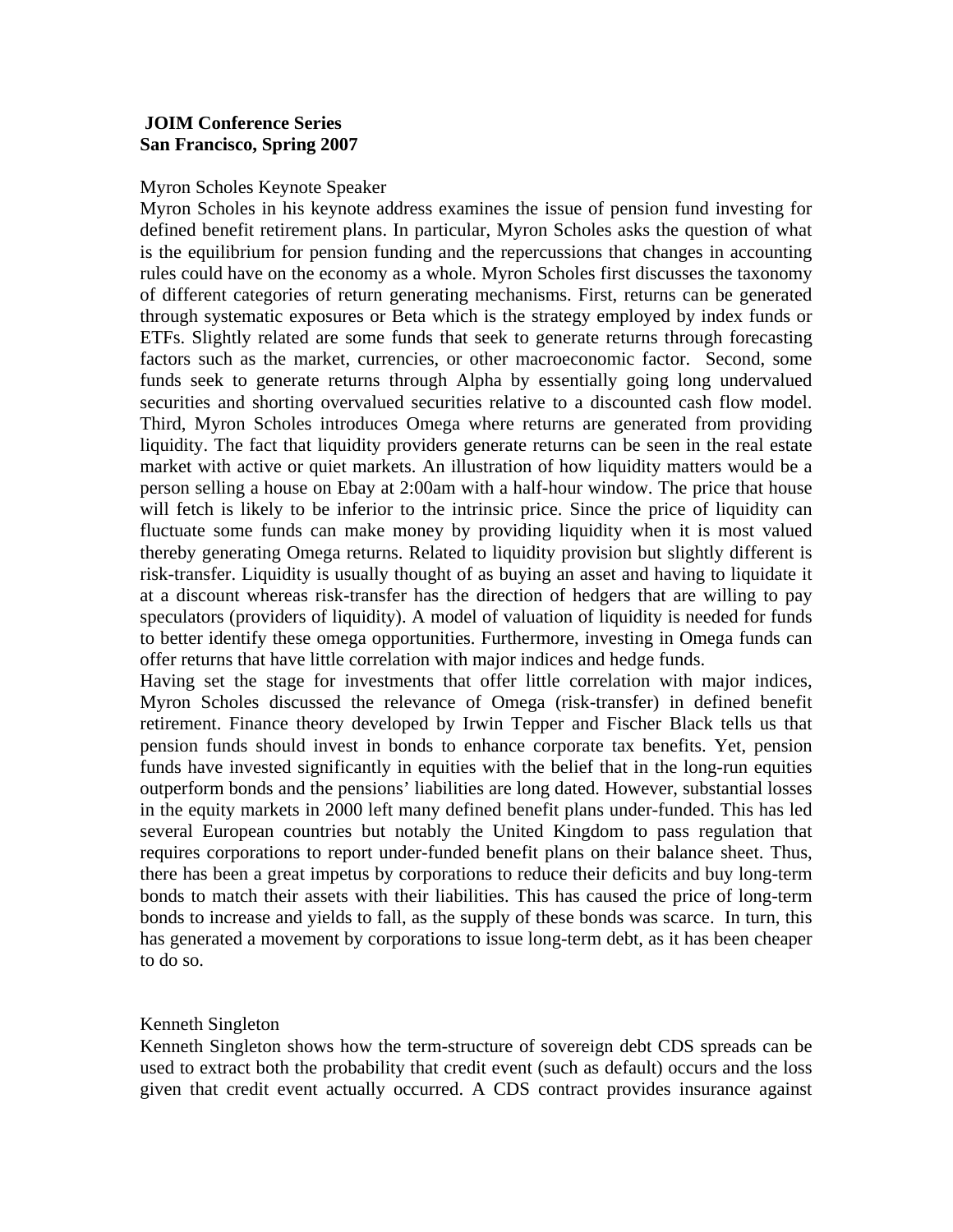credit events where the buyer of protection pays the default swap premium to the seller of protection. If a specified credit event is triggered, then the protection seller covers the losses incurred by the insured. The sovereign CDS market has gained substantial breath and liquidity in the last five years although it remains small when compared with the corporate CDS market. For instance, the top five sovereign names account for 40% of all quotes, while the top five corporate names account for less than 8% of quotes. However, on the bright side, the sovereign CDS market has led its corporate counterpart in that a broad range of maturities are actively traded. This makes the full term structure of CDS spreads available for inferring default and recovery information from market data. Using data from March 2001 to August 2006 on the CDS spreads of Mexico, Turkey and Korea, three countries with different geopolitical and credit rating characteristics the time-series properties of the risk-neutral mean arrival rate of a credit event is explored. First, Maximum-Likelihood estimation is used to identify the mean arrival of a credit event holding the loss-given-default constant at 0.75 which is the market practice. Second, the same estimation technique is used but the loss-given-default is also a parameter to be estimated. In the latter case, the likelihood functions call for much smaller values of lossgiven-default for Mexico and Turkey (of around 0.25) but similar to the market convention of 0.75 for Korea. A one-factor model whereby the mean arrival rate of a credit event is assumed to follow a lognormal process is shown to capture most of the variation in the term structures of spreads. The results suggest that, for all three countries, there are systematic, priced risks associated with unpredictable future variation in the default intensity. Moreover, the time-series of the effects of risk premiums on CDS spreads co-vary strongly across countries. Regression analysis shows that the VIX option volatility index (proxy for event risk), the spread between the ten-year return on U.S. BBB-rated industrial corporate bonds and the six-month U.S. Treasury bill rate (viewed as a measure of both U.S. macroeconomic and global financial market developments), and the volatility in the own-currency options market, are important determinants of the risk premiums. This evidence is consistent with premiums for credit risk in sovereign market being influenced by spillovers of real economic growth in the U.S. to economic growth in other regions of the world. Equally notable are the findings that during some sub-periods, a substantial portion of the co-movement among the term structures of sovereign spreads across countries was induced by changes in investors' appetites for credit exposure at a global level rather than to reassessments of the fundamental strengths of these specific sovereign economies.

#### Darrell Duffie

Darrell Duffie, in his presentation shows how the intra-day allocation and pricing of overnight loans of federal funds reflect the over-the-counter (OTC) nature of that market. While there is a significant body of research on the microstructure of specialist and limitorder-book markets, most OTC markets do not have comprehensive transactions-level data available for analysis with the federal funds market being a rare exception.

Specifically, the study shows the determinants of the likelihood that some bank borrows from some other bank during a particular minute of a business day transactions-level data from Fedwire on the top 100 commercial banks by transaction volume on the business days of 2005. The dataset consisting of over 225 million transactions permits the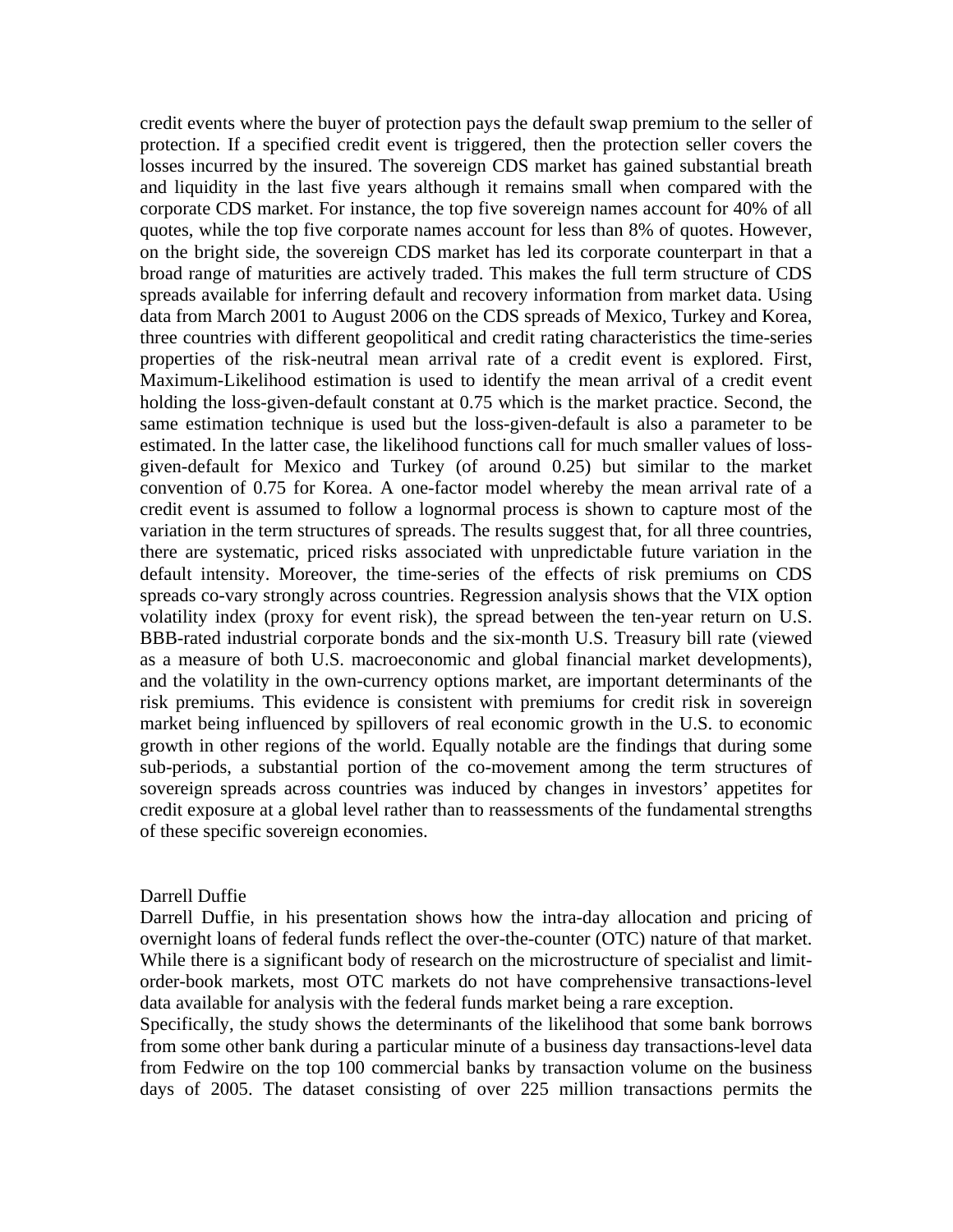construction of real-time balances for each institution allowing the sender and receiver of both payments and loans to be identified. A federal funds transaction consist in an electronic request by a financial institution to the Federal Reserve Banks via its Fedwire Funds Service to debit by a certain amount its federal funds account in favor of another financial institution. Federal funds loans are not collateralized therefore exposing the lending institution to the risk that the borrowing institution defaults. This last feature might explain in part the OTC nature of the federal funds market as opposed to a centralized market that requires more homogenous assets.

In modeling the allocation and pricing of overnight loans of federal funds it is important to understand the imperatives of market participants. At the end of each business day each financial institution is required to hold a positive balance or face the consequence of hefty overdraft fees. However, the Fed does not provide interest on the balance, therefore, financial institutions also have an incentive to maintain as little balance as possible. This last point is reflected in the fact that the total amount of reserves held by financial institutions is roughly \$17.3 billion whereas the total daily amount sent on Fedwire is over \$2.3 trillion per business day.

The study, first, examines the likelihood that some bank borrows from some other bank during a particular minute of a business day. The finding is that this likelihood depends on the prior trading relationship between the given two banks, the extent to which their balances at the beginning of the given minute are above or below their normal respective balances for that time of day, the overall levels of trading activities, and the amount of time left until the end-of-day balances are monitored for reserve-requirement purposes. The study then examines how the interest rate is negotiated in a particular trade. The finding is that the interest rate depends on some of the previous incentive-related variables but also on a measure of the credit quality of the borrowing financial institution.

# Paul Kupiec

Paul Kupiec presents a new generalized single common factor model of portfolio credit risk that features both a stochastic exposure of default and loss given default rate. Generalized single factor models of portfolio credit losses, such as the one of Vasicek (1987), provide an approximation for the loss rate distribution in which the dependence among individual defaults is driven by a single common latent factor. The model assumes that the unconditional probability of default is fixed and known and that the exposure at default and the loss given default are non-stochastic. These single factor models have been widely applied in the financial industry and is the model that underlies the Basel II Advanced Internal Ratings-based approach for setting banks' minimum regularly capital requirements. However, the model's assumptions that the loss-given-default and/or the exposure-to-default are non-stochastic have been the subject of recent criticisms. Indeed, empirical studies show that the loss-given-default (LGD) and the exposure-at-default (EAD) are higher in periods when default rates are elevated. The presentation thus shows how the model can be extended to incorporate obligors with EADs and LGDs that are correlated random variables. In this extension, default is a random event driven by a compound latent factor as in the standard model but two additional compound latent factors are introduced to drive correlations among individual creditors' EADs and LGDs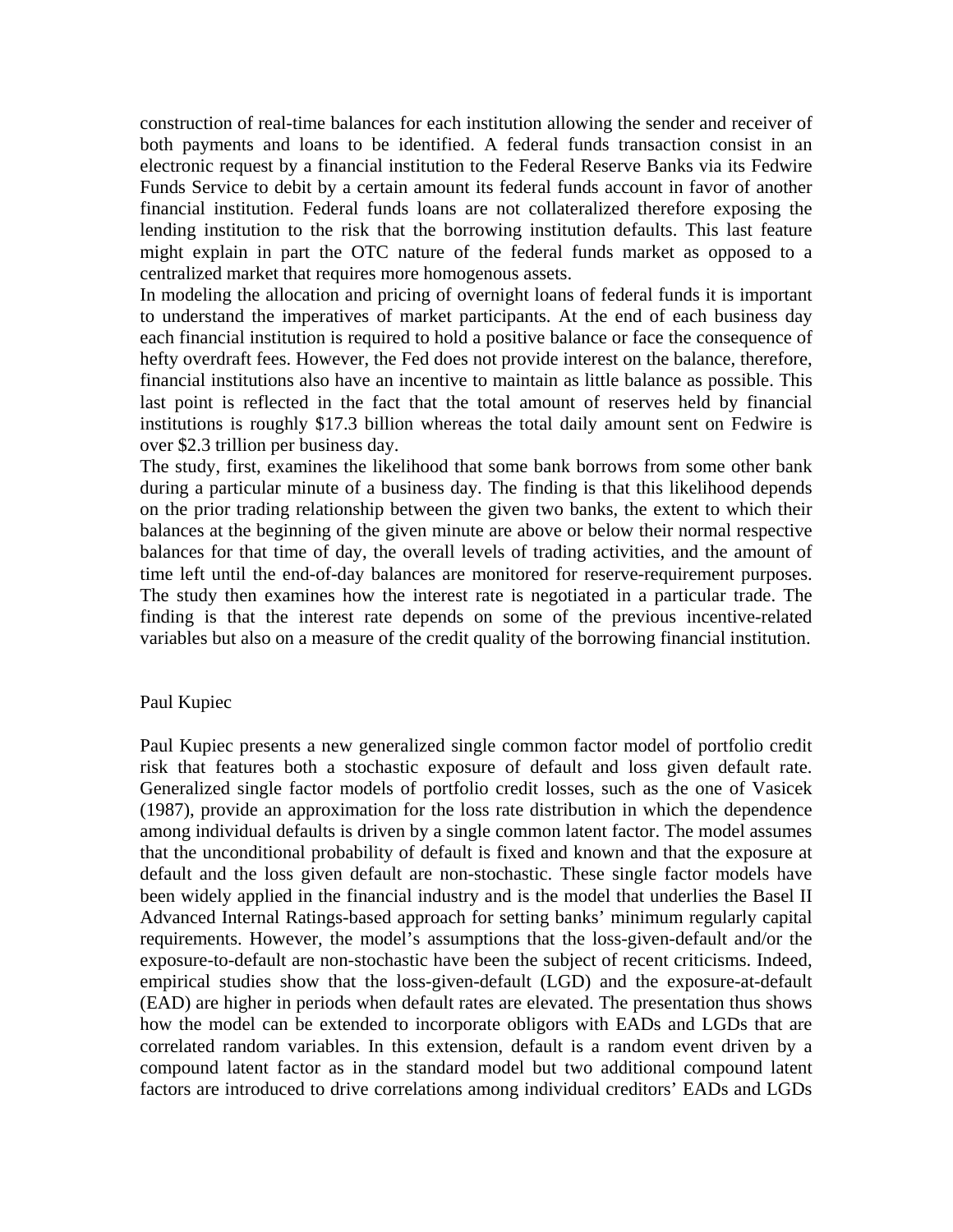using the inverse integral transformation. A closed-form expression for the inverse of the portfolio's conditional credit loss distribution is derived for cases when LGD and EAD probability density functions are continuous. However, when these distributions are made to be discrete, the integral transformation is inadmissible, and an alternative approach must be used to derive the asymptotic portfolio's loss distribution. The alternative approach consists in constructing the loss rate distribution using a step function to approximate the underlying LGD and EAD distributions, which yields a closed-form solution. Using the step-function representation, the calculations needed to approximate the portfolio loss rate distribution are straightforward and can easily be programmed in a financial spreadsheet. The model's portfolio loss rate distributions are illustrated for representative wholesale and retail portfolios. The results show that the additional systematic risk created by positive correlation among individual account EAD and LGD realizations increases the skewness of an asymptotic portfolio's loss rate distribution. This increase in skewness increases the measured risk in lower tranches of collateralized debt obligations (CDOs) and shows the need for larger economic capital allocations than those calculated with the Vasicek model.

### Peter Carr

Peter Carr explores how unique arbitrage-free prices of set of default-contingent claims can be extracted using the entire CDS curve as given along with the term structure of interest rates. The default-contingent claims that are the focus of the study include any claim promising to make fixed payments over time according to a pre-set schedule such as a defaultable annuity. Although the model attempts to make as few probabilistic restrictions as possible it turns out that deterministic interest rates and constant recovery paper are needed in order to extract the initial value of the premium leg of a CDS. Of particular interest to institutions are the positions that are needed in order to replicate the payoffs of the default-contingent claims. The hedging instruments that are used to replicate those target claims consist of a cash account and CDS contracts of all maturities. The positions in the CDS are static and to hedge the payoff of a target claim the hedger needs to initially assume a position in zero cost CDS of all maturities and next he needs to set up a bank account with a balance that matches the theoretical value of the target claim. As time evolves, CDS values deviate from zero, and as a result, the bank account balance deviates from the theoretical value of the target claim. Prior to any default by the reference entity, the positions in the CDS and in the target claim require cash inflows or outflows, which are financed out of the bank account. Since the hedge is static in nature the initial CDS positions are kept constant throughout cutting down on transaction and monitoring costs. The replication portfolio weights are determined via dynamic programming, numerically solving backward ordinary differential equation for the survival contingent bank balance. While deterministic interest rates and a constant recovery rate on the CDS is assumed this static hedging strategy is otherwise robust in that no further assumptions on the process triggering default are needed. The results are thus consistent with both reduced-form and structural models of default.

#### Mark Seasholes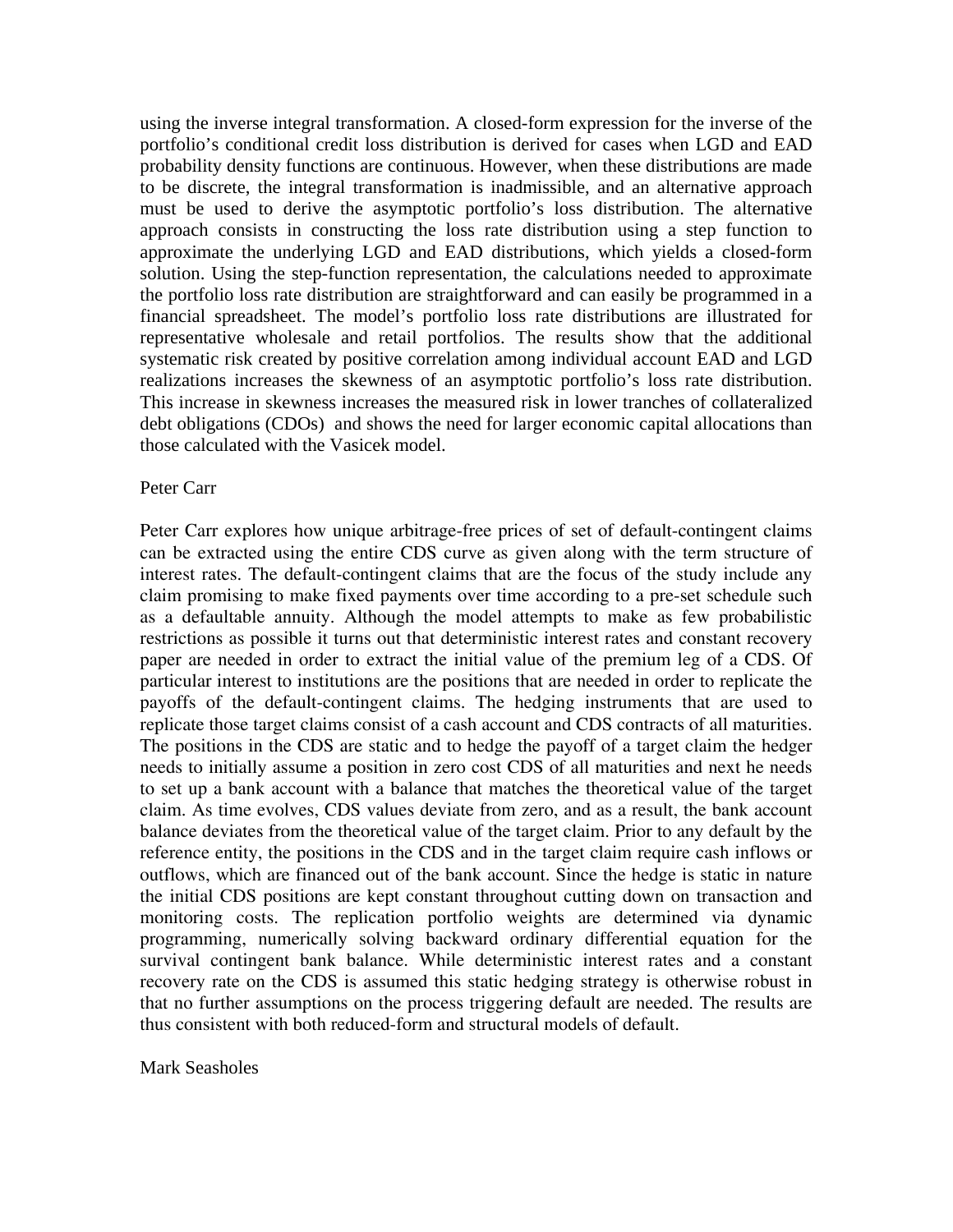In his presentation, Mark Seasholes investigates the link between market-maker inventories and asset prices using a unique dataset of NYSE specialists inventories. Theoretically, liquidity suppliers and market-makers provide immediacy to less patient investors but have limited inventory carrying and risk bearing capacity. Market-makers accommodate trades when there is buying pressure by holding less than optimal levels of inventories and when there is selling pressure by holding more than optimal levels of inventories. In turn, market-makers get compensated for this service by buying (selling) the assets at a discount (premium) relative to future prices. Thus, empirically, one should observe that when inventories are large, liquidity suppliers have taken on risk and future prices should increase. Similarly, when inventories are low future prices should decrease. Empirical studies of the link between inventory and prices has typically taken place on a intraday horizon or on an interday horizon using a limited number of securities for relatively short periods. In contrast, this study uses daily inventory data for an 11-year period (from 1994 through 2004) on each stock on the NYSE using internal data from the specialist summary file (SPETS). The key findings are that consistent with theory the specialists' positions are negatively correlated with contemporaneous price changes (correlation of -0.71) and positively correlated with subsequent changes. If one were to create a portfolio that is long on stocks with the highest inventory positions and short on stocks with the lowest inventory positions the associated average returns are 0.10% the next day and 0.33% for the next 5-days. While these returns seem large, it is important to note that specialists do not disclose their inventory positions, so predictability based on inventories comes from non-public information. Furthermore, using Fama-MacBeth regressions the study finds that past inventories along with past returns and past order imbalances are able to predict return reversals.

# Francis Longstaff

Francis Longstaff shows how information in collateralized debt obligation (CDO) prices can be used to study market expectations about how corporate defaults cluster through time or are correlated across firms. CDOs are financial claims to the cash flows generated by a portfolio of debt securities (or equivalently, a basket of Credit Default Swap (CDS) contracts. CDOs can also be viewed as being the credit-market counterparts to the familiar Collateralized Mortgage Obligation (CMO) structure. Since their introduction in the mid-1990s, the market for CDOs has grown dramatically and stands currently at an excess of \$2 trillion with issuance in 2006 nearly doubling. The important drivers of growth have been the creation of standardized CDX and ITraxx indexes as well as the contemporaneous growth in the credit derivatives market as a whole. The study uses a three-factor portfolio credit model motivated by prior evidence that credit spreads are driven by multiple factors. Furthermore, portfolio losses are triggered by the realizations of three independent Poisson processes each with their own intensity and jump size. The jump sizes are 0.4%, 6% and 35% respectively. The first jump can be interpreted as representing the idiosyncratic default of a single firm, the second jump could be interpreted as the joint default of firms in a sector or industry, and the third jump would be a catastrophic economy-wide event. This model is then taken to the data using a unique dataset of CDX index tranches for the 2003-2005 period. The main findings are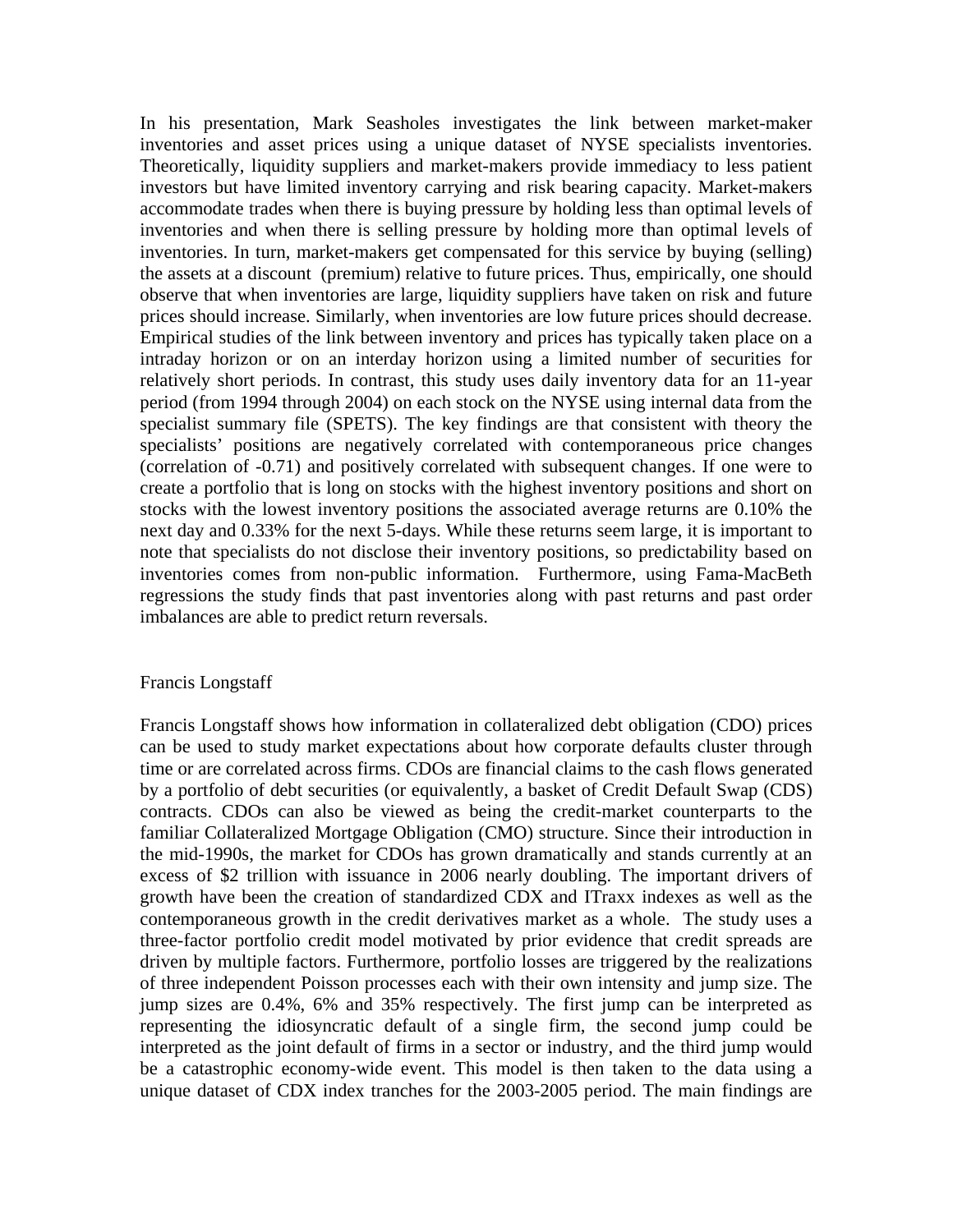that to properly model CDO prices all three factors are needed with on average, 65 percent of the CDX spread due to firm-specific default risk, 27 percent to clustered industry or sector default risk, and 8 percent to catastrophic or systemic default risk. However, firm-specific default risk has begun to play a larger role recently. The threefactor model is a very good fit to the data with root mean square errors less than one basis point. Thus, the study provides direct evidence of market expectations of default clustering.

### Brett Trueman

Brett Trueman in his presentation asks the following research question: do past stock market winners exhibit a predictable return pattern around their earnings announcements. The research question is motivated by recent findings by Trueman, Wong and Zhang that examine returns around internet stocks' earnings announcements during the 1998 to 2000 period. In that study the finding was that large average abnormal returns preceded earnings announcements and were followed by a return reversal subsequently. Since that sample period corresponded to a time when internet stocks were rising rapidly the research begs the question as to whether there is a general phenomenon whereby winning stocks exhibit large unexplained increases prior to earnings announcements with subsequent reversals. To answer the question, a sample of firms consisting of all quarterly earnings announcements on available on COMPUSTAT between 1971 and September 30, 2005 is collected with the constraint that firms are listed on CRSP, have a December 31st fiscal year-end and whose stock price at the end of the previous quarter is at least \$5. The final sample consists in 293,630 firm-quarter observations. Using this sample firms are grouped into deciles based on the 12-month returns prior to the quarter preceding the earnings announcements. Once deciles are formed the 5-day preannouncement and 5-day post-announcement market-adjusted returns are calculated. The main finding of the paper is the almost monotonic increase in pre-announcement average market-adjusted returns from lower to higher deciles. Moreover, the average marketadjusted return for the top decile, 0.83 percent, is more than 50 percent greater than that of the ninth decile and is almost three times as large as the average pre-announcement market-adjusted return of 0.3 percent over the entire sample. The paper also finds that if the top decile itself is divided into sub-deciles there is also a monotonic relationship. The average pre-announcement market-adjusted return for the top sub-decile, 1.36 percent, is over 60 percent higher than that of the top decile as a whole. The top sub-decile's average post-announcement market-adjusted return of -1.75 percent is over twice the size of that for the top decile. These results are robust to (a) the fact that COMPUSTAT earnings dates are not always accurate, to (b) fact that multiple announcements might be occurring on the same day, and (c) transaction costs. There are two potential explanations for this phenomenon. The first possibility is that in the few days before an earnings announcement analysts raise their earnings forecasts to levels that are unjustifiably high and that investors take these revisions at face value. Subsequently, when earnings are released and fall short of expectations, the price drops back down. This explanation depends on investors not learning over time that analysts' forecasts are biased upward prior to earnings announcements. Using IBES data the study finds that in less than 2% of the sample there is both an upward revision in analysts' forecasts prior to earnings announcements and a negative earnings surprise subsequently. Thus the results do not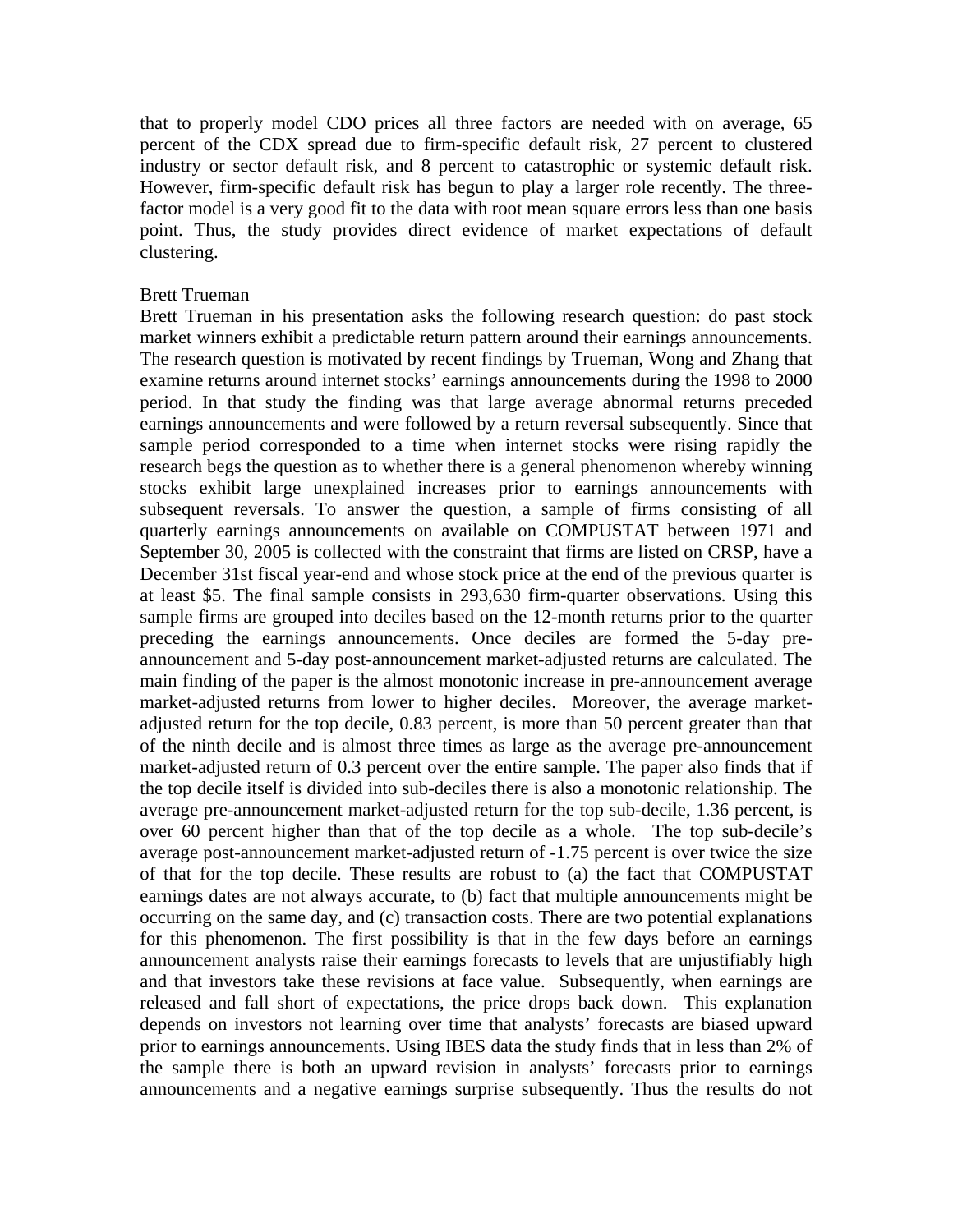support the first explanation. The second possible explanation is that limited time and resources preclude individual investors from considering all possible equity investments. Consequently, they are more likely to buy stocks that draw their attention. This explanation is tested by calculating the abnormal order imbalance for small, mediumsized, and large traders. Since smaller investors are arguably less sophisticated they are more likely to buy stocks with strong prior returns just before their earnings announcements. Consequently, we would expect to observe an unusually large number of buyer-initiated trades relative to seller-initiated trades in the pre-announcement period for these traders, but not necessarily for larger ones. Once earnings are released and the focus shifts from these stocks, this positive abnormal order imbalance should disappear. The results are consistent with this second explanation. During the pre-announcement period small and medium-sized traders evidence a significantly positive abnormal order imbalance but an insignificant one for large traders. In the post-announcement period the positive abnormal order imbalances of the small and medium-sized traders disappear. This suggests naïve investors are at least partly responsible for the phenomenon.

# Andrew Lo

Andrew Lo presents a new metric for measuring the performance of actively traded portfolios. The new measure is essentially an active/passive decomposition that takes into account the forecast power of the portfolio manager explicitly. Traditional measures such as Alpha, Beta, Volatility, Tracking Error, the Sharpe ratio, and the Information Ratio are popular are now standard metrics to gage the value-added of long portfolio managers. However, these measures have not gained much popularity among investors of absolutereturn strategies that are provided by hedge-fund managers. One reason might be cultural in that the growth of the mutual fund industry largely coincided with that of portfolio theory and the benefits of diversification. Another reason is that traditional performance measures are static in nature and do not capture the dynamic and predictive nature of active investment strategies. For instance, Alpha, Beta, Tracking Error and the Information Ratio are all functions of parameters that are defined at one point in time yet the central focus of active investment strategies revolves around the relation between returns at multiple points in time. For example, the most admired portfolio managers are revered for their ability to foresee certain market trends well in advance of the public or detect mispriced securities and exploit them ahead of the market, or to enter or exit certain investments before others recognize the opportunities. In every case, these investment skills involve forecasts or predictions that the standard performance measures do not explicitly capture. The active/passive decomposition that Andrew Lo proposes consists in decomposing the expected return of a portfolio into two components: one that depends on the average values of the portfolio weights and asset returns and the other that depends on the correlation between the portfolio weights and returns. The former component measures the performance of a passive strategy, whereas the latter component measures directly the value of active management. The successful manager will generally have portfolio weights that are positively correlated with returns generating a positive contribution to the portfolio's expected return. Furthermore, the correlation between portfolio weights and returns is a direct measure of the manager's timing ability because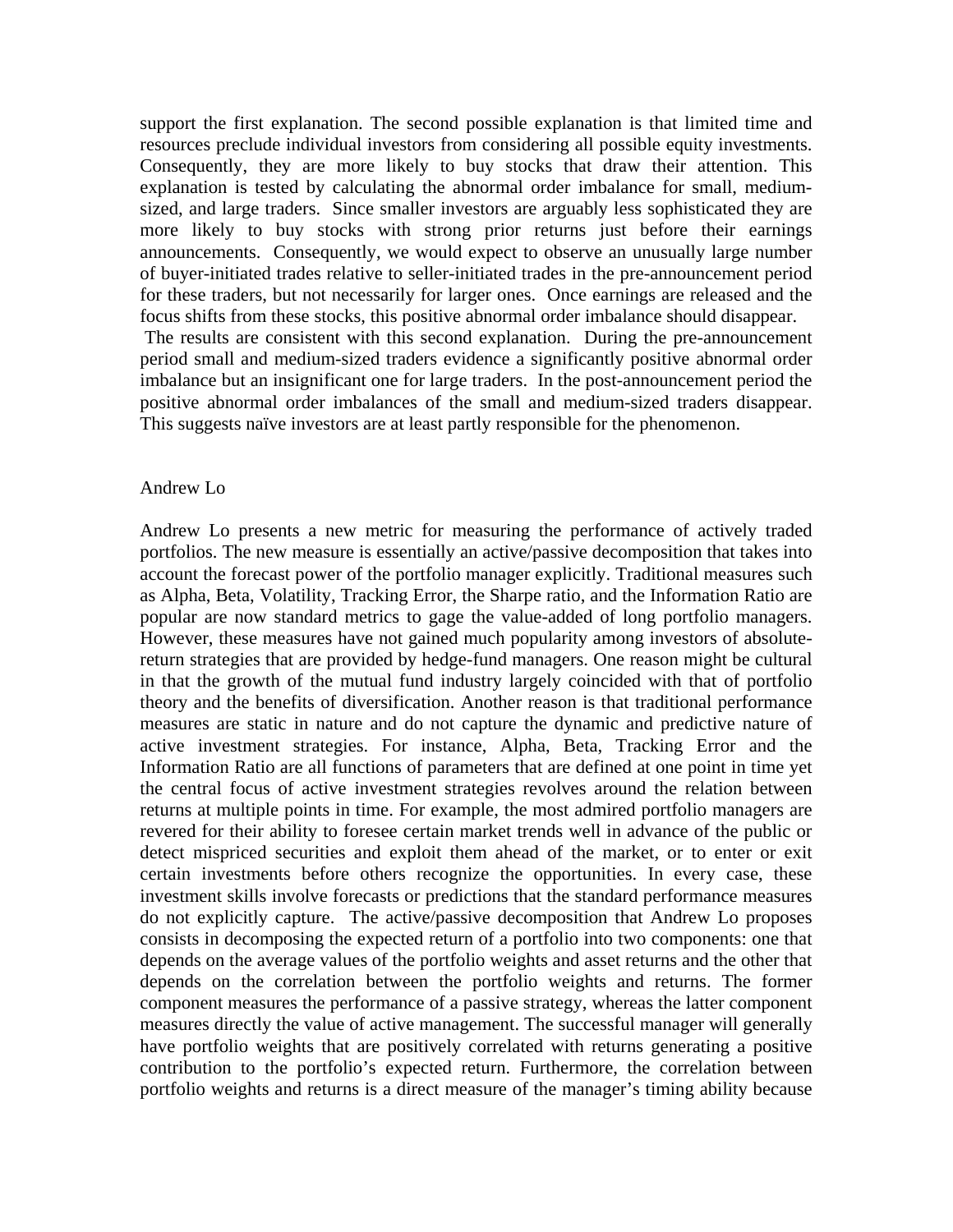the weights reflect prior information. This Active/Passive decomposition is easy for managers to implement and does not even require position-level information. Only average portfolio weights and individual asset average returns are needed to perform the decomposition. In addition to being a performance measure the Active/Passive decomposition can yield additional insights if asset returns are assumed to follow a linear asset pricing model. In particular, a portfolio's expected return can be decomposed into three separate components: security selection, factor-timing ability, and risk premia. While the first two components result from active management, the last component is passive.

### Andrew Lo Tutorial

Andrew Lo presented a tutorial on risk management. The tutorial included a presentation of why risk management is an important activity and on the origins and current practices of risk. Andrew Lo then introduced the three P's that are important to risk management which are Prices, Probabilities and Preferences. These three P's can constitute a unified framework for thinking about risk management.

First, to illustrate the importance of risk management even to managers that seek Alpha returns, Andrew Lo showed how a manager that has access to a fairly mediocre investment that has expected returns of 5% and a standard deviation of 75% and a risk management protocol that limits the potential losses to 10%. The resulting expected return on the investment is 22.7%. Thus, successful risk management can generate alpha returns if the costs are properly managed.

Risk management has its origins in the OTC derivatives trading desks where there were complex securities such as options and other derivatives put together in portfolios with dynamic non-linear payoffs where the traditional investment portfolio measures such as tracking error, and beta did not make sense. The measure that was developed to quantify risk was VaR or Value-at-Risk. Value-at-Risk is an estimate, of how much one can lose from holding a position over a set horizon given a predefined confidence interval (such as 1% or 5%). VaR can be estimated with daily, monthly, or quarterly frequencies, normal or fat-tailed distributions, and using various estimation procedures for the mean and volatility of the distribution. Several limitations of VaR include the fact that VaR is generic in the sense that it doesn't depend on any security or market or make use of any information from those markets. The measure is static in that there is no time-series element to it or forecasting and it is parametric in that it makes distributional assumptions such as normality, which do not always reflect the reality of returns. Furthermore, the estimates are poor because VaR focuses on outliers that are not often observed. Improved risk management involves marking-to-market rather than marking-to-model, stress testing, creating scenario analyses, understanding the capital adequacy requirements involved with leverage, and understanding the time-series properties of the investments.

Andrew Lo then discusses an integrated framework of total risk management, which he calls the three P's, which stand for Prices, Probabilities, and Preferences. The three P's originated from basic microeconomics where the product of the marginal utility of good